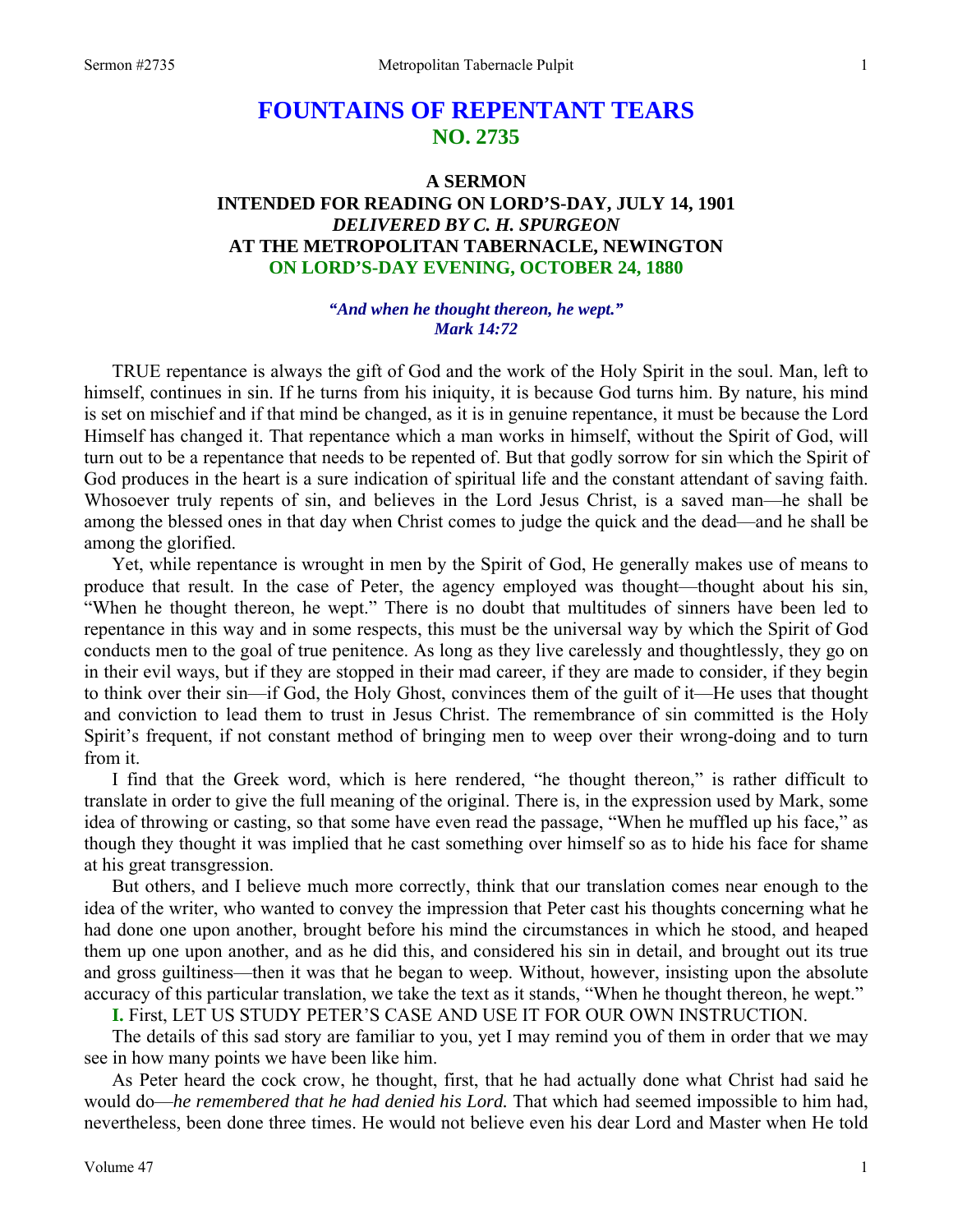him that it would be so, but now it was literally the fact that Peter, one of the first to follow Christ, one who had even walked on water to go to Jesus, one who had seen Christ's miracles—Peter, the most earnest and enthusiastic of Christ's followers, always to the front, ready to brave anything for his Lord— Peter, who, with his sword, cut off the ear of the servant of the high priest—he realizes that he is the very same man and that he has actually denied his Master, declaring positively that he was not one of Christ's disciples. "When he thought thereon, he wept," as well he might. Ah, what castles in the air had vanished! What self-confidence had passed away!

 Then, as he looked to the end of the hall where he could see his Master, *he reflected upon the excellence of the Master whom he had denied.* Ah, Peter! You have denied the best, the most loving, the most lovely, the most tender, the most generous, the most compassionate, the most self-denying, the most pure, the most heavenly of leaders. If there had been some fault in Him, if He had played you false, if He had been unkind to you, if He had promised you a wage and had not paid you, or if He had lied unto you, and you had found Him out, or if you had seen some infirmity or imperfection about Him when you watched Him in His privacy, you might be excused. But to deny such a Master—well may you weep and cover your face for very shame.

 He is perfection, yet He permitted you to follow Him—you who are such a poor untrustworthy creature. How could you say, "I am not his disciple"—and say it three times over, so positively and so plainly, when, but a little while ago, it was your joy, your glory, your delight, humbly to follow in His footsteps, and to call Him Master and Lord!

Then, next, *he recollected the position in which his Lord had placed him.* Peter, you are not only a disciple, you are one of the twelve apostles. Your Master singled you out, at least on one occasion, and spoke to you words that put you in a place of great eminence in His church. You were endowed with the power to work miracles, you were exalted above the seventy evangelists, and called to be one of the twelve pillars of the future church to be built upon Christ Jesus. Yet you have denied Him.

 Oh, how this thought must have struck his heart, like the point of a dagger, for, by so much as Christ trusts us, by so much is it a shameful thing for us to betray that trust. By so much as Christ puts honor upon us by using us, by just so much is it an intolerable shame that we should put Him to shame and grieve Him by denying that we are His.

We can do this by our actions as well as by our words. You can deny Christ quite as much by acting inconsistently as by standing up and boldly saying, "I know not the man." O brethren, if Christ has highly favored any of us, and used us in His service in any degree, and yet we have denied Him, the recollection of our sin ought to cut us to the quick!

 Moreover, *Peter remembered that his Lord had favored him with very special communion with Himself.* Christ took only three of His followers into the silent chamber where the daughter of Jarius lay dead. When he took the damsel by the hand and said to her, "Talitha cumi," and the maid arose, there were only three pairs of eyes, out of all His disciples, that saw that miracle, for "He suffered no man to follow Him, save Peter, and James, and John."

 Then, up on the mountain where the Lord was transfigured and His garments became whiter than any fuller could make them, and the glory of the Lord shone upon the Well-Beloved, there were only three disciples who were permitted to be there—and Peter was one of those who "were with him in the holy mount."

 And in the Garden of Gethsemane, when eight of the apostles were left as a picket to watch at the gate, there were three who accompanied the Savior to within a stone's throw of the place where He agonized and "His sweat was as it were great drops of blood falling down to the ground." And amongst the three who constituted the innermost body-guard of their suffering King was Peter. Yet, with the memories of Tabor and Gethsemane upon him, he had denied that he even knew Christ. Do you wonder that, as he thought thereon, he wept?

 Ungodly men, if they make a confession of sin, speak of it in the mass, as Pharaoh did when he said to Moses, "I have sinned." But godly men are not content to act like that. They enter into details and in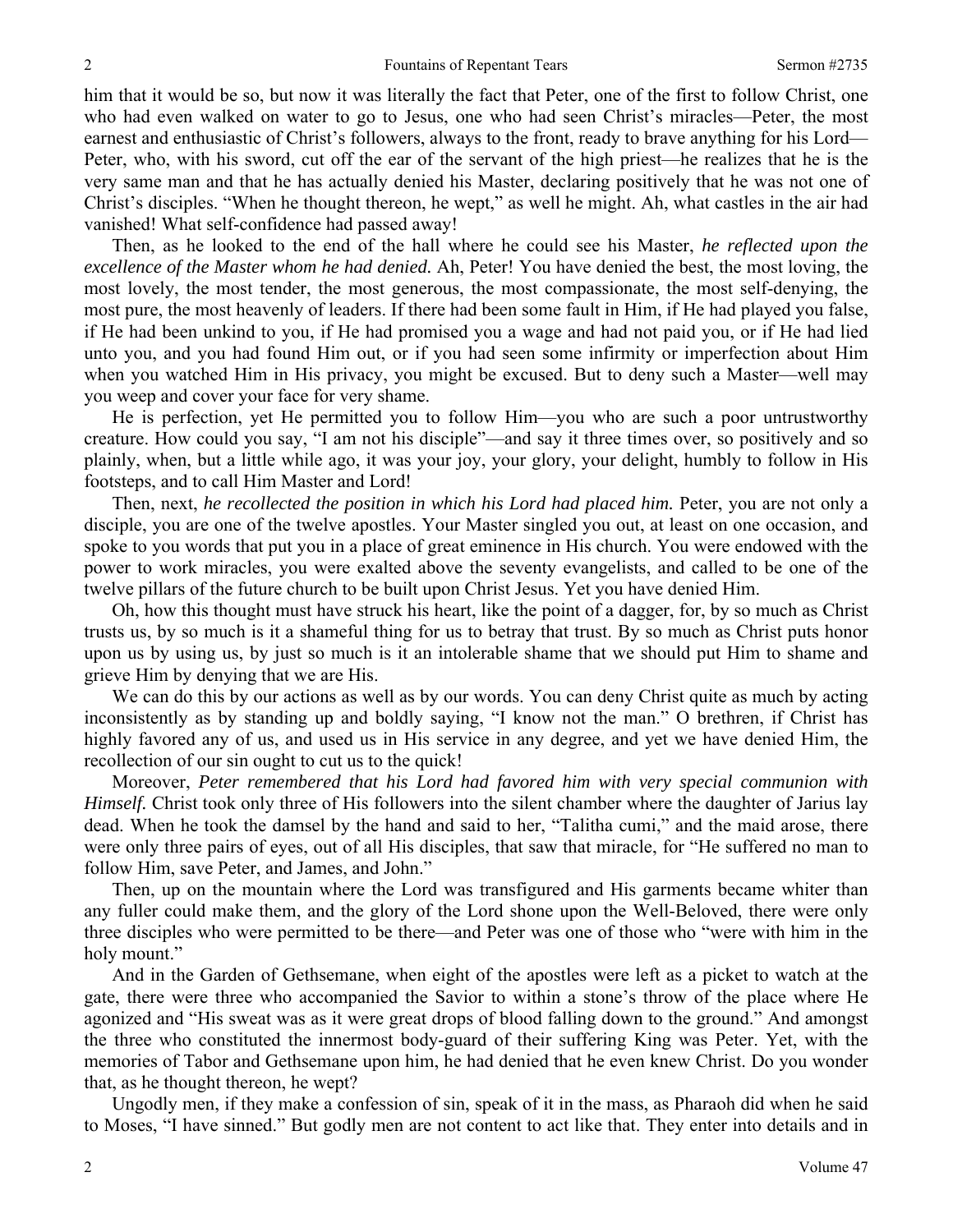their confession they dwell upon the minute particulars of their guilt. They seek out that which will aggravate the sin or rather, will set it in its true light when they are making confession of it before God. And I have no doubt that Peter mentioned this as a great aggravation of his iniquity, that he had seen the Savior in those choicer moments when only the elect out of the elect, the very *elite* of the apostolic band, were permitted to be present—and yet he had denied his Lord.

 There was still more for Peter to think of—*he recollected that he had been solemnly forewarned by his Master.* Jesus had said to him, "Simon, Simon, behold, Satan has desired to have you, that he may sift you as wheat: but I have prayed for thee, that thy faith fail not." And He had also said to him, "Verily I say unto thee, That this day, even in this night, before the cock crows twice, thou shalt deny me thrice." No warning could be more explicit than that.

 If a man plunges into a ditch when he is told where it is, or puts his foot into a trap when it is pointed out to him, or being warned of his weakness in a particular direction, nevertheless takes no heed, he really doubles the guilt of his offense, for he has sinned against special light. You do not often have the full light of the bull's eye lantern turned upon a weakness as Christ turned it upon Peter's. He told him plainly what he was going to do—yet the boastful man declared that he would not do it and then went straight ahead and did it.

 This thought might well make him weep. The tones of his confident affirmation that he would never deny his Master must have still lingered in his ear, yet he could also hear the sad echo of the denial which he had so grievously made, and therefore, "when he thought thereon, he wept." Why, it must have come to his mind that he had flatly contradicted Christ and that he had put himself before all his brethren, and claimed to be better, more steadfast than they were, "Though all men shall be offended because of thee, yet will I never be offended," and further, he said, "Though I should die with thee, yet will I not deny thee." He had to eat his own words and to confess that he had proved false to his own most solemn declarations, and that might well cause him to weep as he thought over it.

 Yet there was something even worse than this—*Peter mourned that he should have denied his Master under such circumstances—*that he should have left Him when He most needed a friend and companion. When everybody else forsook Christ, Peter not only forsook Him, but he denied that he even knew Him. If a man is really a friend, he certainly will stand by his friend when others turn away from him—yet there stands the blessed Lamb of God, buffeted, mocked, delivered up by cruel men to be crucified, and it is at such a time that Peter denies Him—denies Him when He is about to lay down His life for Peter and for all His loved ones—denies Him when He is owning us as His own and standing before the tribunal in our stead to suffer for our sins.

 O cruel Peter, if you did meant to deny your Master, why did you do it just now when He has no one to cling to Him? Surely, it would have been more noble on your part to have said, "I am one of His followers. Nail me to a cross at His side, and let me die faithful to my Lord." That would have been a speech more worthy of Peter at his best.

*He also thought of the repetitions and aggravations of his* offense, and this made him weep. In addition to denying his Master, he told a positive lie, and repeated it again and again. He said to the damsel, "I know not what thou sayest." And twice he said, "I know not the man." Now, that was an altogether unnecessary lie, because I would think that a very large majority of the Jews knew Christ.

 Jesus of Nazareth must have been so famous as a Teacher and as a Miracle Worker that many a man who was not one of His followers, could not have said, "I do not even know Him." It was bad enough for Peter to deny that he was Christ's disciple, but to say, "I know not the man," was a needless aggravation of the falsehood that he had uttered. What is worst of all, "he began to curse and to swear."

 Liars generally seem to think that they will not be believed upon their bare word, and they fancy, that if they will swear, then they will be believed. This is not the case, by any means, for, if you are wise, the moment you hear a man swear, you will know that he is telling a lie, for a profane swearer practically says, "I need not mind telling a lie to man, for I am not afraid to swear in the presence of God."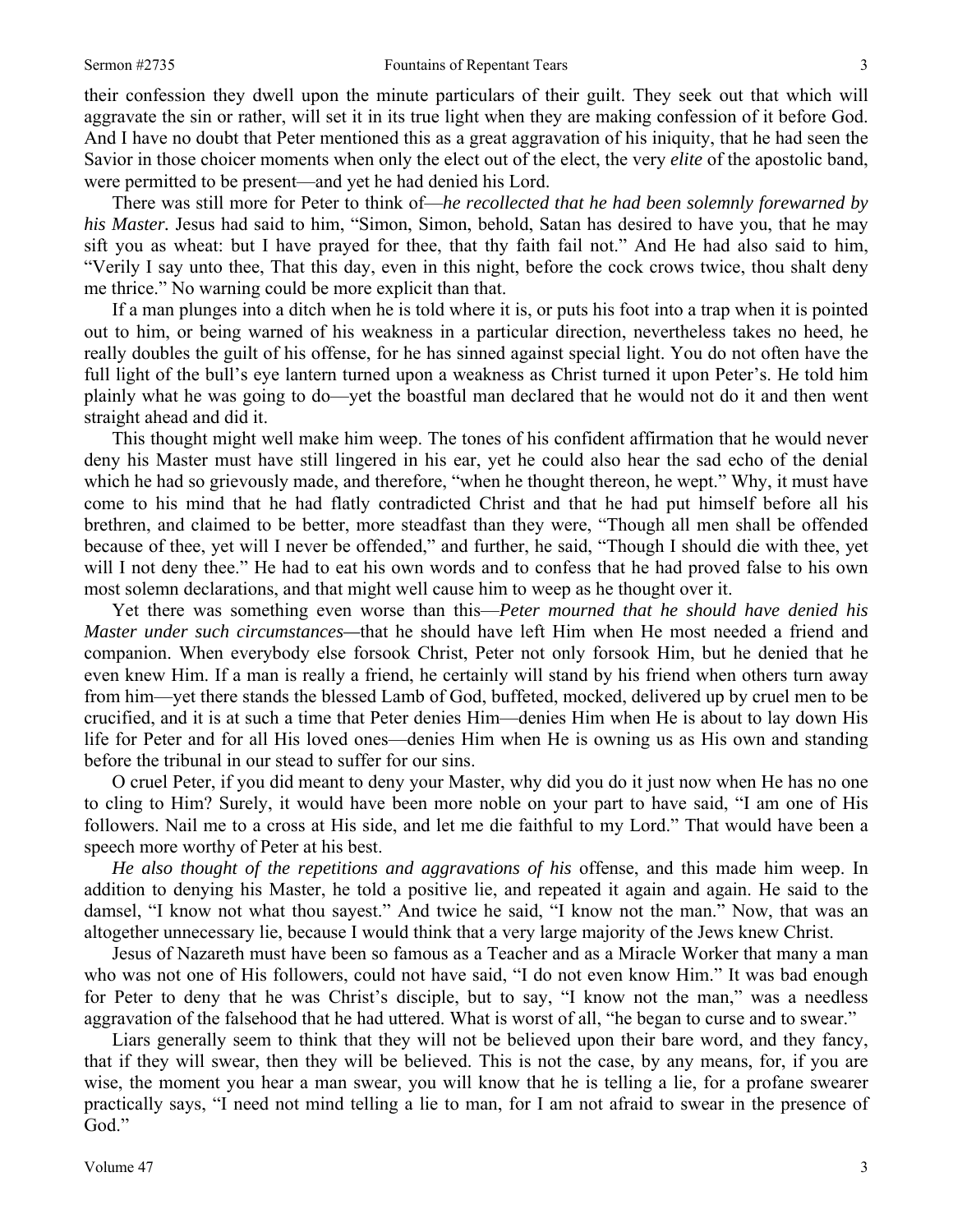You never need believe a man who swears—you may know that he also lies. But Peter, having the common notion that to blaspheme and to use strong language would be convincing, began to curse and to swear. Do not alter these words, so as to make it appear that Peter used gentle and polite expressions. He did nothing of the kind—he used the strongest form of cursing that he could, for the Greek word is tantamount to "anathema." He anathematized himself, invoked upon himself the heaviest curses—as profane people usually do—in order that those who stood around might believe him when he said that he did not know Christ.

 This cursing and swearing shows how very low Peter had fallen. When a man swears, you may, as a rule, be quite sure that he does not know Christ. Peter may have thought within himself, "There never was a disciple of Christ yet who took to swearing, so, if I swear, they will think at any rate that I am not one." So he borrows, out of the mouth of the profane, language which did not belong to him and he utters it in order that they may really think that he is no disciple of Christ. When the cock crew, and he thought of all this, he might well weep.

 Why, this is the man who said, on the Mount of Transfiguration, "Lord, it is good for us to be here: if thou wilt, let us make here three tabernacles." This is the man who said to Jesus, across the stormy sea, "Lord, if it be thou, bid me come unto thee on the water." This is the same man, yet he has been cursing, and swearing, and denying Christ. When he turned all that over in his mind, it is no wonder that he wept.

**II.** Now, in the second place, LET US STUDY OUR OWN LIVES AND USE THE EXERCISE FOR OUR FURTHER HUMILIATION.

 I will begin with *the backslider.* There are, alas! many who have denied Christ in this way. After having followed Him for years, they have gradually grown cold and have turned aside from Christ, their Lord and Master. I want you, dear friend, once a member of this church, yet now a backslider, to turn this matter over very carefully and prayerfully.

 You were converted in a very remarkable manner. You were, by divine grace, kept for years from sins into which you had formerly plunged. You had much joy and peace in believing and sometimes, in the services of the Lord's house and especially at the communion table, you have felt as if you could sit and sing yourself away to everlasting bliss. You have often talked to your friends and kinsfolk about the bliss that dwells in the name of Jesus, your Savior—yet now you are a backslider!

 I cannot go into the details of your sins—perhaps it would not be right or profitable to mention such matters in public—but will you think thereon? I pray you, my brother—my brother Peter—think of it. Turn over all the details in your mind. This may seem to you to be a very bitter task, but the result of it will be sweet one day. You do not like to remember your sin, but if you remember it, God will forget it—whereas, if you forget it, God will remember it against you.

 Possibly you were not only a member of the church, but you were a teacher in the Sunday school. Do you remember how earnestly you used to teach the children, how anxious you were to lead the little ones to the Savior, and the intense joy with which you heard their first expressions of confidence in Christ? You remember what zeal and devotion to your Lord and His service you manifested in those happy days which have long gone by?

 But what a change has come over you! Surely, as a wife treacherously departs from her husband, so have you departed from Christ—and in going astray from Him, you have turned aside from happiness and from peace. You know that you are not happy, you also know that you can never be happy while you continue in your present condition. You have tasted so much of the joy of true religion that you are quite spoilt for the world. A man who lives in sin and loves it, may get some sort of pleasure out of it, but if, by divine grace, you have once been brought out of the City of Destruction, you cannot go back to it—the place would be a house of bondage to you.

 There is nothing for you but to go forward, because as John Bunyan says, there is no armor for the Christian warrior's back—and if you turn round, you will quickly be wounded by the great adversary. You must go forward. There is something within you which tells you that you must, and I believe you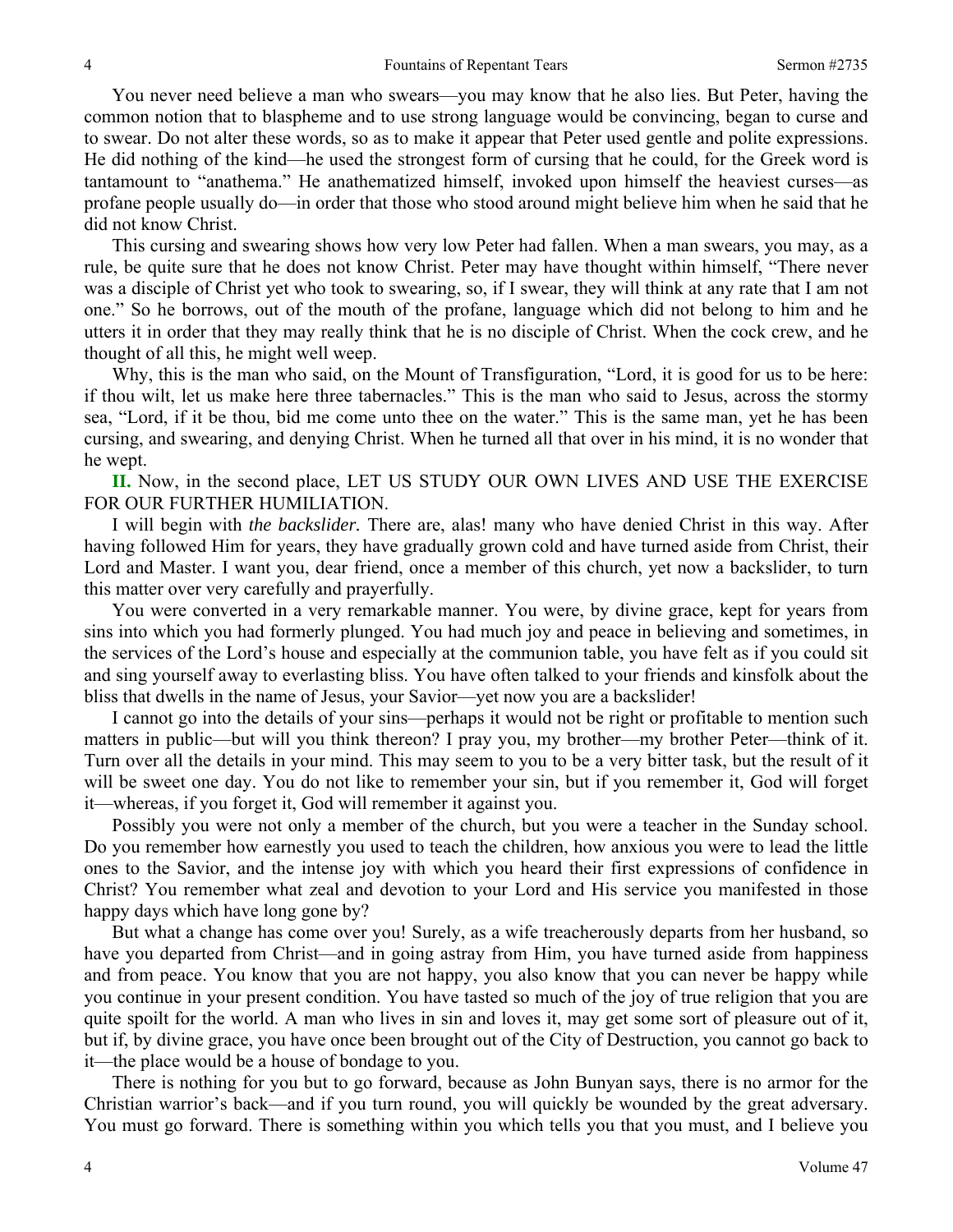will find that it will help you to go forward if you think over the sin that led to your departure from the right road, and that has made you, who used to teach others, now need to be yourself taught.

 Is there, in this great throng, one who used to be a preacher of the Gospel, a minister of Christ, and who has turned aside? Such men are not as rare as one could desire. I can, at this moment, recall one who used to be prominent in Christ's service, but who now spends his life in serving Satan. We sometimes meet with men who have the drunkard's brand upon their face and they tell us that they were formerly ministers at such-and-such places.

 O my brother, my brother Peter! How sad it is that after having preached Christ, you have denied Him! Were you sincere in your preaching or was it a lie? Did you do it for the sake of the loaves and fishes? God have mercy upon you if you were a whitewashed hypocrite! But now have the whitewash removed and appear in your true colors.

 Possibly, however, you can say, "Yes, I did serve the Lord sincerely. I did long to do good in His name." Then, how did you get down to your present condition? A more important question is—Do you not wish to get out of that sad state? Oh, I beseech you, seeing that you have disgraced the name of Christ and put Him to open shame, to come back to Him at once!

 May He make you to hear the cock crow this very hour, awakening your slumbering conscience, and may you go out to weep bitterly over your terrible sin! It is by that Watergate that many find entrance into the Haven of Peace. It is by deep conviction of guilt and by true contrition of heart that they come, at last, to the feet of Jesus and find salvation there.

 Out of such a congregation and such a church as this, it is not possible for anyone to know all that goes on, but we cannot help hearing of one here and another there who gradually turn aside. Grey hairs are upon them, but they perceive them not, and at last they slip back almost imperceptibly, and by-andby, they fall into some open sin. Return, O backsliding daughter! Return, O weeping one, to your Savior! Return, O prodigal child. Come back to your Father's house and heart! The door of His house is open to receive you, and His heart is waiting to welcome you! Return, return, return!

 But now I must speak to another class of persons, *those who never did come to Christ.* I wish I had the power to make them think of their past lives until they wept over them. Shall I try to recall some things to the remembrance of careless ones who are still unconverted? I should have to go back a long way with some of you—back to the old house at home, and to your dear mother—oh, how she prayed for you and pleaded with you while you were a curly-headed boy!

 You recollect the name that was written in your Bible, and the request that you would read a portion out of it every day when you first went away from home? You little thought, then, that you would ever be a swearer, that you would grow up to be a drunkard, that you would be a Sabbath-breaker and a companion of the wicked. If anybody had foretold that concerning you, in those days, you would have said, with Hazael, "Is thy servant a dog, that he should do this great thing!" Yet you have done it.

 Then, do you remember the feelings you had in your early days, those childish prayers that were sincere in their way—those simple hymns that you delighted to sing—the time when you used to get alone and cry out to God? In those days, if you had had a portrait of yourself as you now are, shown to you, and it had been said, "That is what you will grow to be," you would not have believed it, would you?

 They were happy days, but they are gone, never to return. For years after that, you had a very tender conscience, had you not, my brethren? I want you to recollect that fact if it was true in your case. Then, when you first went into overt sin, you were very frightened and alarmed—you can do a great deal that is evil now without being at all troubled, but it was not so with you then—you could not feel easy while engaged in wrong-doing.

 Why, sometimes you have been sitting in the playhouse when there has been some lewd word or action, and you have felt that you ought not to be there. You have wondered that the place did not tumble about your ears. But you do not feel like that now. Recollect, too, how you used to start in your sleep through some alarming dream, and how you awakened in terror and sat up in bed, and wondered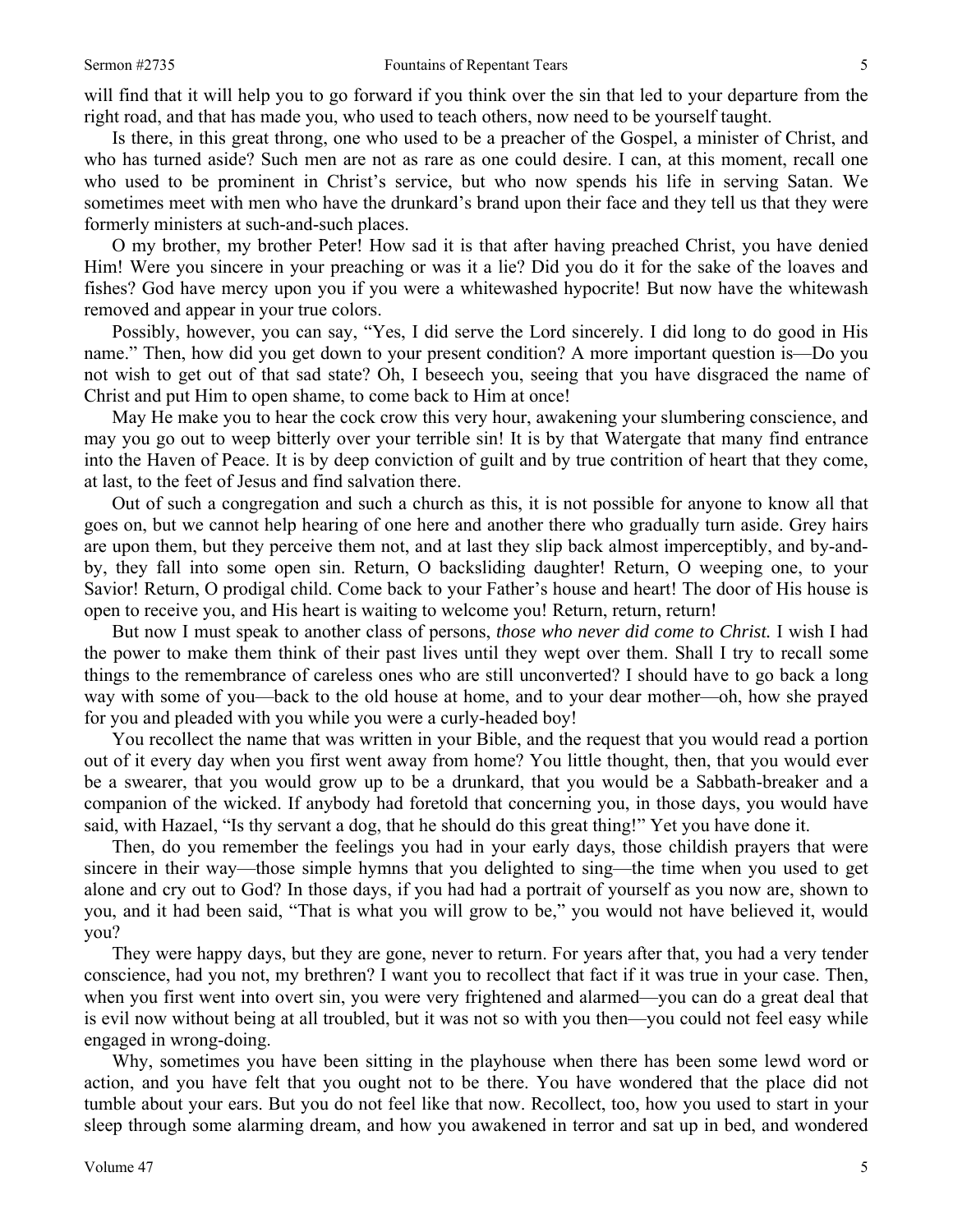how you could live as you did live, without God and without Christ, and in constant jeopardy of being cast into hell. I want you to recall all this and to remember how you seared your conscience, as with a hot iron, till you had burnt out of it the possibilities of sensibility.

 I want you also to recollect another thing—and that is, *God's mercy to you.* Try and think about that for a little while. God has been very gracious and kind to some of you. You have prospered in business beyond all your expectations, or you have been helped in times of trouble when you could not have thought that God would aid you. For which of these things do you now neglect Him? What has God done to you, or for you, that you should remain His adversary?

You recollect that long sickness, when you were brought very low? "Don't talk about it," you say. But I must talk about it, because there was something that happened then, which ought not to be forgotten. In the middle of that illness, you vowed that if ever you got well again, you would lead a very different life. You recollect that you promised that? God registered the vow, though you have broken it.

 I do not know how to say all that I have in my heart, because there are certain things which I want some of you to think upon, yet I can only just mention them in the public service. Recollect the sins which you committed in which others were involved—sins which have ruined their souls, and which you never can undo. A man may sometimes sin by himself, as Peter did, but some men sin with others, and drag down others as they sink themselves.

 It is sad enough to go to hell alone, without having one's arms clasped about others to be the means of their ruin also. Yet there are some men, and some women, who have dragged scores down to hell with them. O God, have mercy on them for this dreadful crime! If any here have been so guilty, I entreat them to think of their great sin, to look it steadily in the face till their eyeballs burn, and to keep on looking at it until the blessed drops of penitential grief shall distil from their eyes.

 Why should you not think of what you have done? Do you fancy, because you forget it and draw a veil over it, that it is destroyed? Nay, sirs—you may blot out your memory of the crime, but it is as fresh in God's book of remembrance as if it had been committed only yesterday. "But" you say, "this wrong was done fifty years ago." That does not make any difference—in the sight of God it is just as though you did it tonight—and it will be the same with you, one of these days, when stern Justice, like a grim chamberlain with black hands shall draw back the curtains of the bed on which you now securely sleep—and wake you up to see that your sin, unless Christ has buried it in His tomb—is still alive to curse you forever. Oh, may God help us to think over our sin until we shall realize its guilt and bow before the thrice-holy JEHOVAH in true penitence!

 Some of you, who have been living in sin, and living without God, are *doubly guilty, because you have sinned against light and knowledge.* You are not like the ignorant multitude, for you have been well-taught and trained from your very childhood. Moreover, many of you have been endowed by God with good common sense and sound judgment, and it has been a difficult matter for you to continue in your evil course while your own conscience was accusing you. Think of this, because it aggravates your sin and makes you more guilty than those who have not had such privileges.

 Some of you have heard the Gospel till you know all about it. I cannot tell you anything fresh and I never try to do so. When we have seen the old truths exercising all their possible power over our hearers, then will be time enough to think of something fresh—but they have not reached that point yet, so we still continue telling "the old, old story."

 Oh, that the Lord would cause you to remember the sermons that you have heard, the prayer meetings you have attended, the revival services you have passed through, and the resistance to your own conscience and to the Holy Spirit which some of you have dared to carry on! O my God, I cannot break the rock. I cannot make the water flow from it, either with a rod or by speaking to it! You must do the work, O blessed Spirit, if it is to be accomplished! Will You now constrain these people to think of their past lives, until they shall go out of this building to seek a quiet place where they may weep in penitence before the Lord?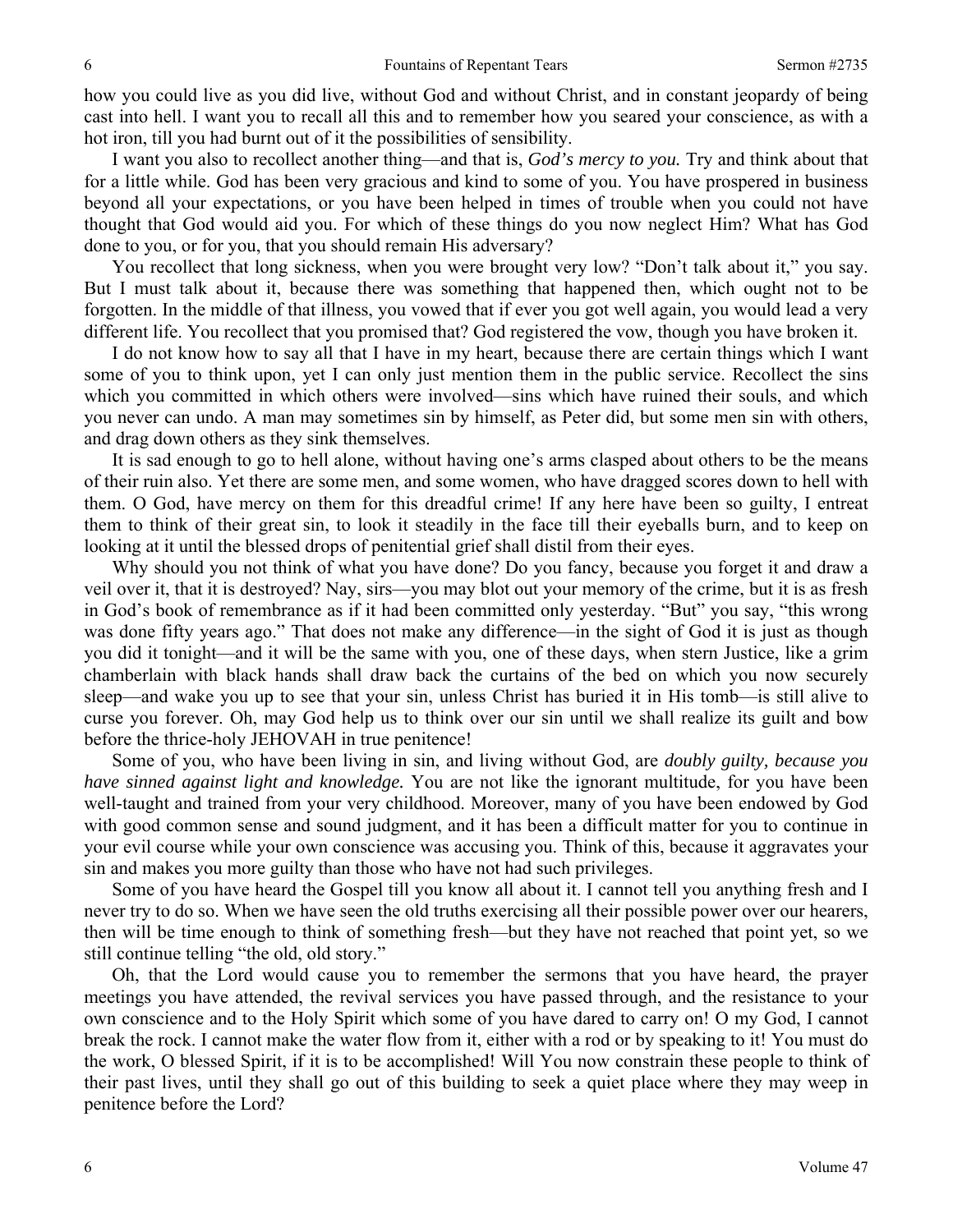**III.** I have set before you the example of Peter and have tried to transfer it to your own experience. I must now close by asking you to OBSERVE THE RESULT OF THESE THOUGHTS UPON YOURSELVES.

 Alas! *there are some who can think of sin without emotion.* I have tried to make you think of your past sin. Do you find that such thoughts lead you to repentance? Has God blessed this meditation to the breaking of your heart and the humbling of your spirit? If you answer, "No." If you can think over all your past life and still say, "No, I do not weep. I do not repent," I am afraid that you are like Judas rather than Peter. I fear lest I have met with the son of perdition and not an heir of glory.

What can be said for the man who is aware of his sin, but who tries to father it upon somebody else? I have known some who have charged the guilt of their wrong-doing to their constitution. They were so constituted, they say, that they could not help sinning as they did—this is trying to pass upon God the guilt of their transgression.

 "Oh!" says one, "it is my trade that has made me sin. If you had been in my position, you would have been no better than I am." Perhaps so, but you mean that you are not the sinner, it is your trade that is guilty? It does not appear that you are one of those whom Christ came to save, for He came to save sinners, the lost. He came not to call the righteous, but sinners, and I do not think His call will be extended to your trade—it is you, yourself, who must be saved—and none but Christ can save you.

 "Oh!" says one, "my sin is the result of my circumstances." Whatever your circumstances may have been—whether you were rich or poor, or whatever your condition may have been—if you try to lay the blame of your guilt on your circumstances, I have little hope concerning you. There is no mercy for you and there will be no forgiveness for you, until you take the blame of your sin upon yourself.

 "Oh*,* but I was so tempted!" Yes, I know—that was the old excuse of Adam and Eve. "The woman gave me the fruit of the tree," said Adam. "The serpent beguiled me," said Eve. Perhaps you also lay the guilt of your evil-doing upon the devil—he is a beast of burden that carries many saddles that never belonged to his back.

 But I must tell you that, as long as you lay your sin at the devil's door, there is no mercy for you. Plead guilty, I implore you, for you are the guilty party, and then shall you receive the pardon of your transgression. It is the sign of a sad condition of heart when a man, instead of confessing his sin, and owning straight away that he is guilty of it, and lamenting before God that he should have been so wicked, turns round and casts the blame upon chance, or upon anyone but himself.

 I hope, however, that I am addressing *some who are moved to penitence by thinking of their sin*. I hear one say, "As I think over my sin, I am moved to great sorrow. I desire to have that sin put away, for I long to be wholly delivered from it, and I do want to be reconciled to God." I am glad to hear you say that and I will tell you something that ought to move you even more than the thought of your sin, something that ought to make your heart leap within you.

 Do you ask, "What is that?" Why, it is this—that, though you have denied Christ, as Peter did, with many aggravations of your guilt, He still loves you and He bids you come to Him, for He has blotted out all your transgression. God told Jeremiah to say that when a wife treacherously departs from her husband, when she commits adultery and falls into all manner of wickedness, he cannot be expected to receive her back again—yet God says to the soul that has gone astray from Him, *"*I am married unto you, saith the LORD; come back to me, and I will forgive you, however much you have defiled yourself."

 It was not many days after Peter had denied his Master, that the Master, having died and risen from the dead, sent a special message to him. The angel said to the women, "Go your way, tell His disciples *and Peter* that he goeth before you into Galilee: there shall ye see him, as he said unto you." And it was not many days after that that Peter stood by the seashore and his Master said to him, "Simon, son of Jonas, lovest thou me?" And Peter was able to answer, "Lord, thou knowest all things; thou knowest that I love thee."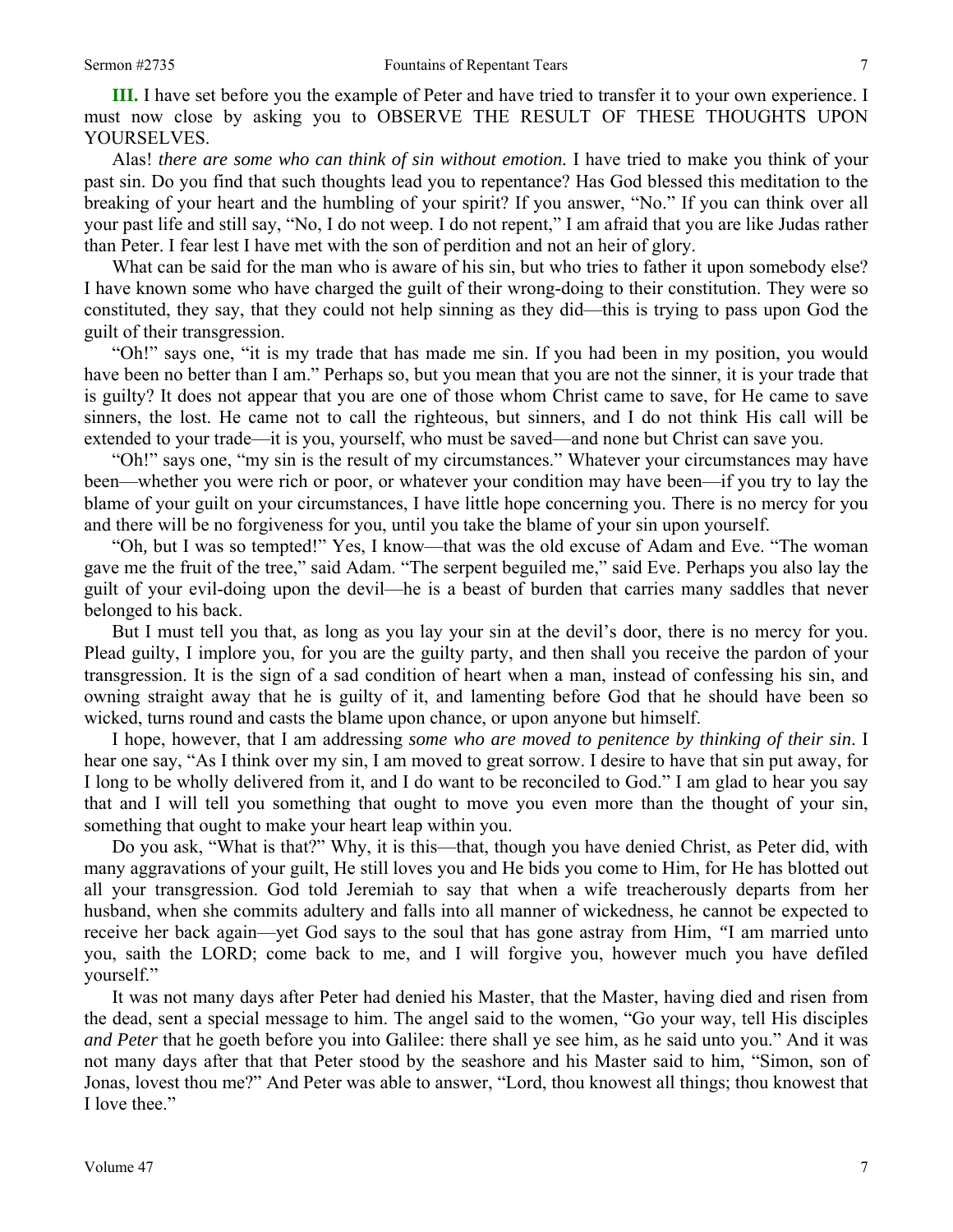Christ had always loved him, and He loves you, too, poor penitent soul. You have denied Him, but He has never denied you. No, backslider, you have been false to Christ, but He has never been false to you. Come back to Him who still loves you. The marriage tie is not broken. The covenant of peace is not cancelled, though you have so grossly transgressed.

 What a mercy it was for Peter that, within a short time of his great fall, his Master gave him work to do. And that same Peter, who had shamefully denied his Lord, was standing up in Jerusalem, filled with the Holy Spirit, preaching to the multitudes, and bearing the standard of the cross in the very front of the battle, the bravest of the brave!

 And Peter ended his career by dying for his Master, as Christ foretold that he would, by being crucified upside down, thinking himself unworthy to die in the same position as his Lord had done, and asking as a favor that, if he must be crucified, it might be in that fashion, yielding up his whole being, in life and in death, to Christ out of intense loyalty to his Lord who had so freely forgiven him his great transgression.

 That same Master is here, at this moment, seeking you poor prodigals. And He would have you come to Him and receive this gracious message from His lips, "I have blotted out, as a thick cloud, your transgressions, and, as a cloud, thy sins: return unto me, for I have redeemed thee. Behold, I have cast all your transgressions behind my back, and will remember them against thee no more for ever. Go forth, and serve me, and rejoice in me all thy days. Love me much, for thou hast had much forgiven."

 God grant that many of you may have grace given to you to enable you to obey that blessed word, and to the name of Jesus shall be praise for evermore! Amen.

#### **EXPOSITIONS BY C. H. SPURGEON**

#### *MARK 14:27-31; 53-54; 66-72 AND JOHN 18:15-18; 25-27*

**Mark 14:27-29.** *And Jesus saith unto them, All ye shall be offended because of me this night: for it is written, I will smite the shepherd, and the sheep shall be scattered. But after that I am risen, I will go before you into Galilee. But Peter said unto him, Although all shall be offended, yet will not I.*

There was love in that utterance and so far it was commendable, but there was also much self-trust in it and there was great presumption, for Peter dared even to contradict his Master to His fac. And at the same time, he contradicted the inspired Scripture, for Jesus had told the disciples that it was written that the sheep should be scattered. Yet Peter boldly denied both what God had written and what Christ had said. Alas! there is nothing of evil which proud self-confidence will not make us do. God save us from such a spirit as that!

**30-31.** *And Jesus saith unto him, Verily I say unto thee, That this day, even in this night, before the cock crow twice, thou shalt deny me thrice. But he spake the more vehemently, If I should die with thee, I will not deny thee in any wise.* 

 See how positive he was, how reliant upon the strength of his own love. It was well to feel such love, but it was ill to mix with it such self-confidence.

**31.** *Likewise also said they all.* 

 Whenever a man, who is called to be a leader, goes astray, others are pretty sure to follow him. It was so on this occasion, for when Peter made his boastful speech, "Likewise also said they all"—all the rest of his brethren chimed in and so shared in his sin, but he was chief in the wrong-doing, for he led them all.

In the fifty-third verse we read what happened after Christ's agony and betrayal in Gethsemane.

**53-54.** *And they led Jesus away to the high priest: and with him were assembled all the chief priests and the elders and the scribes. And Peter followed him afar off, even into the palace of the high priest: and he sat with the servants, and warmed himself at the fire.*